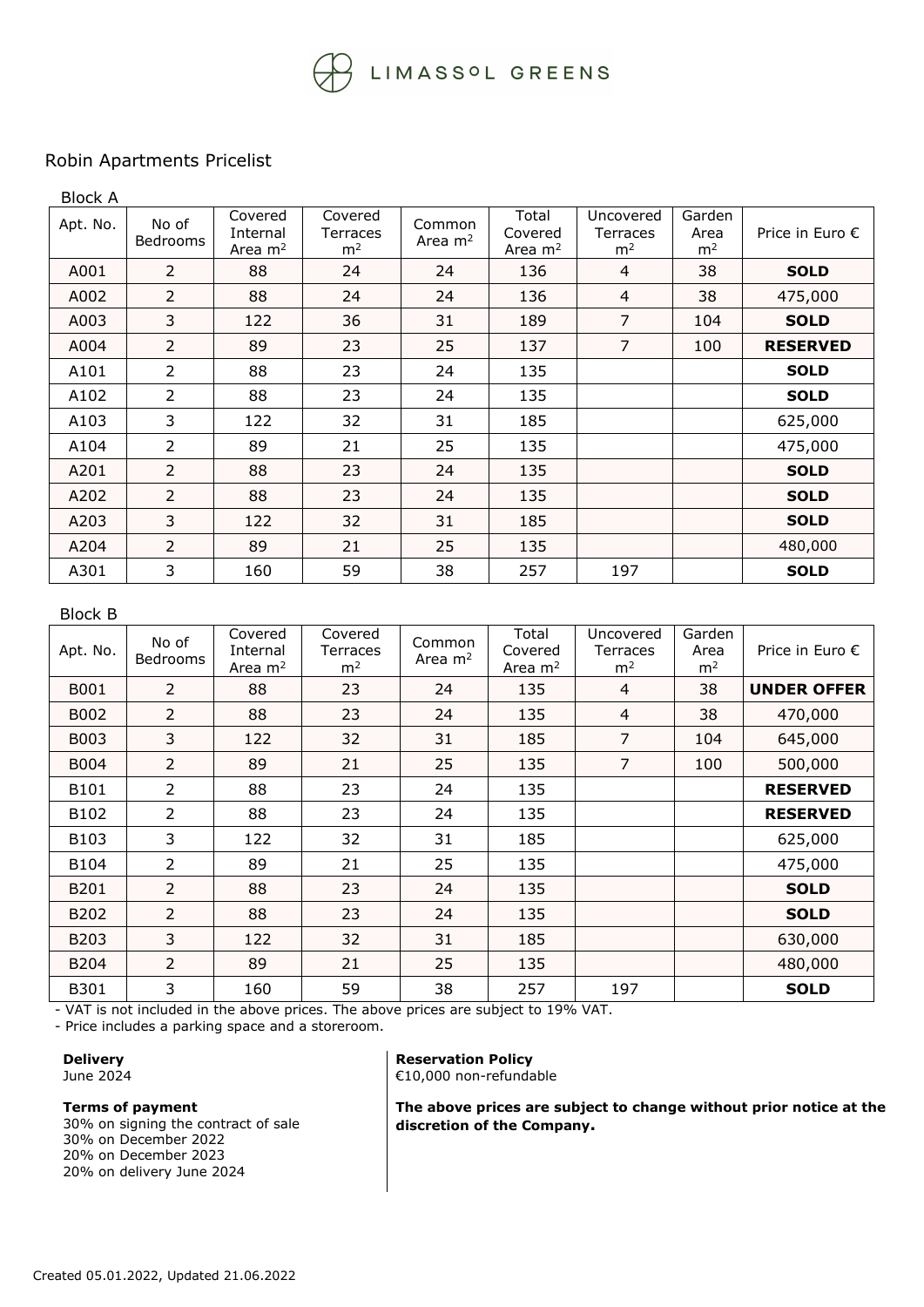# LIMASSOL GREENS

## Ibis Townhouses Pricelist

| <b>Townhouse</b><br>No. | <b>Townhouse</b><br><b>Type</b> | <b>Plot</b><br>Area<br>m <sup>2</sup> | <b>Bedrooms</b> | <b>Covered</b><br><b>Internal</b><br>Area $m2$ | <b>Covered</b><br><b>Terraces</b><br>m <sup>2</sup> | <b>Total</b><br>Covered<br>Area $m2$ | <b>Price</b><br>€  |
|-------------------------|---------------------------------|---------------------------------------|-----------------|------------------------------------------------|-----------------------------------------------------|--------------------------------------|--------------------|
| $\mathbf{1}$            | <b>IBIS</b>                     | 402                                   | $\overline{2}$  | 115                                            | 26                                                  | 141                                  | 745,000            |
| $\overline{2}$          | <b>IBIS</b>                     | 343                                   | $\overline{2}$  | 115                                            | 26                                                  | 141                                  | 715,000            |
| $\overline{3}$          | <b>IBIS</b>                     | 354                                   | $\overline{2}$  | 115                                            | 26                                                  | 141                                  | 720,000            |
| $\overline{4}$          | <b>IBIS</b>                     | 367                                   | $\overline{2}$  | 115                                            | 26                                                  | 141                                  | 740,000            |
| 5                       | <b>IBIS</b>                     | 578                                   | 3               | 147                                            | 33                                                  | 180                                  | <b>RESERVED</b>    |
| $\boldsymbol{6}$        | <b>IBIS</b>                     | 485                                   | 3               | 147                                            | 33                                                  | 180                                  | <b>RESERVED</b>    |
| $\overline{7}$          | <b>IBIS</b>                     | 438                                   | 3               | 147                                            | 33                                                  | 180                                  | <b>UNDER OFFER</b> |
| $\,8\,$                 | <b>IBIS</b>                     | 431                                   | 3               | 147                                            | 33                                                  | 180                                  | <b>RESERVED</b>    |
| 9                       | <b>IBIS</b>                     | 414                                   | $\overline{2}$  | 115                                            | 26                                                  | 141                                  | 755,000            |
| 10                      | <b>IBIS</b>                     | 419                                   | $\overline{2}$  | 115                                            | 26                                                  | 141                                  | 760,000            |
| 11                      | <b>IBIS</b>                     | 469                                   | 3               | 147                                            | 33                                                  | 180                                  | <b>UNDER OFFER</b> |
| 12                      | <b>IBIS</b>                     | 503                                   | $\overline{3}$  | 147                                            | 33                                                  | 180                                  | <b>UNDER OFFER</b> |
| 13                      | <b>IBIS</b>                     | 365                                   | $\overline{2}$  | 115                                            | 26                                                  | 141                                  | 710,000            |
| 14                      | <b>IBIS</b>                     | 409                                   | $\overline{2}$  | 115                                            | 26                                                  | 141                                  | 735,000            |
| 15                      | <b>IBIS</b>                     | 358                                   | $\overline{2}$  | 115                                            | 26                                                  | 141                                  | 710,000            |
| 16                      | <b>IBIS</b>                     | 439                                   | $\overline{2}$  | 115                                            | 26                                                  | 141                                  | 750,000            |
| 17                      | <b>IBIS</b>                     | 411                                   | $\overline{2}$  | 115                                            | 26                                                  | 141                                  | 740,000            |
| 18                      | <b>IBIS</b>                     | 372                                   | $\overline{2}$  | 115                                            | 26                                                  | 141                                  | 720,000            |
| 19                      | <b>IBIS</b>                     | 371                                   | $\overline{2}$  | 115                                            | 26                                                  | 141                                  | 720,000            |
| 20                      | <b>IBIS</b>                     | 367                                   | $\overline{2}$  | 115                                            | 26                                                  | 141                                  | 720,000            |
| 21                      | <b>IBIS</b>                     | 365                                   | $\overline{2}$  | 115                                            | 26                                                  | 141                                  | 720,000            |
| 22                      | <b>IBIS</b>                     | 386                                   | $\overline{2}$  | 115                                            | 26                                                  | 141                                  | 730,000            |

- VAT is not included in the above prices. The above prices are subject to 19% VAT.

## **Delivery**

Townhouses sold during 2022 will be delivered in December 2024

## **Terms of payment**

30% on signing the contract of sale 30% on April 2023 20% on April 2024 20% on delivery December 2024

**Reservation Policy** €20,000 non-refundable

**The above prices are subject to change without prior notice at the discretion of the Company.**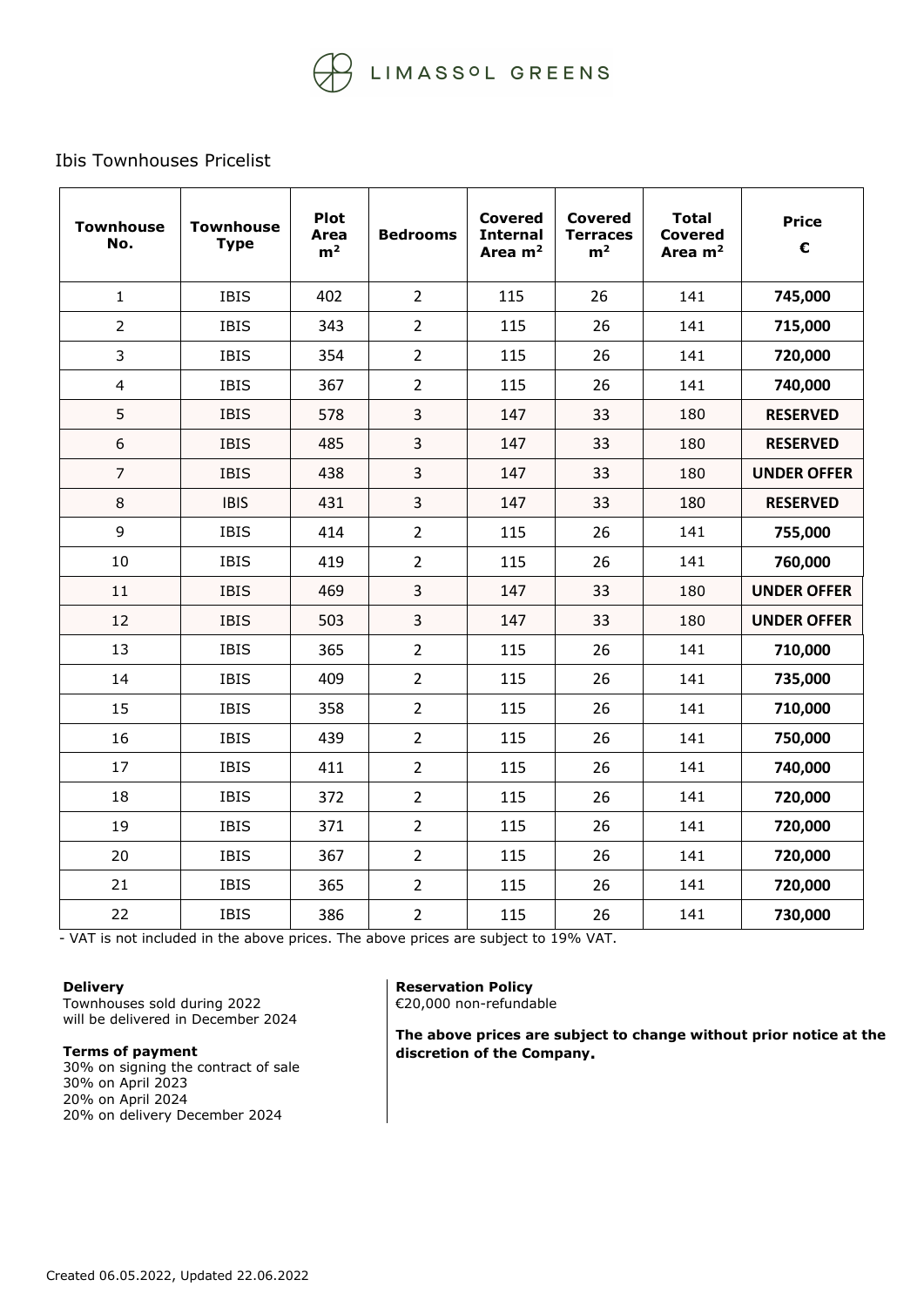## Villas Pricelist

| <b>Villa</b><br>No. | <b>Villa Type</b> | <b>Plot</b><br>Area<br>m <sup>2</sup> | <b>Bedrooms</b> | <b>Covered</b><br><b>Internal</b><br>Area m <sup>2</sup> | <b>Covered</b><br><b>Terraces</b><br>m <sup>2</sup> | <b>Total</b><br><b>Covered</b><br>Area $m2$ | <b>Uncovere</b><br>d<br><b>Terraces</b><br>m <sup>2</sup> | Price in Euro €    |
|---------------------|-------------------|---------------------------------------|-----------------|----------------------------------------------------------|-----------------------------------------------------|---------------------------------------------|-----------------------------------------------------------|--------------------|
| 37                  | <b>LAPWING</b>    | 824                                   | 5               | 248                                                      | 56                                                  | 304                                         | 69                                                        | 1,960,000          |
| 38                  | <b>KINGFISHER</b> | 795                                   | 4               | 228                                                      | 53                                                  | 281                                         | 40                                                        | <b>UNDER OFFER</b> |
| 39                  | <b>KINGFISHER</b> | 793                                   | $\overline{4}$  | 228                                                      | 53                                                  | 281                                         | 40                                                        | 1,810,000          |
| 40                  | <b>LAPWING</b>    | 823                                   | 5               | 248                                                      | 56                                                  | 304                                         | 69                                                        | <b>RESERVED</b>    |
| 41                  | <b>KINGFISHER</b> | 795                                   | 4               | 228                                                      | 53                                                  | 281                                         | 40                                                        | 1,860,000          |
| 42                  | <b>KINGFISHER</b> | 798                                   | 4               | 228                                                      | 53                                                  | 281                                         | 40                                                        | 1,860,000          |
| 43                  | <b>KINGFISHER</b> | 796                                   | 4               | 228                                                      | 53                                                  | 281                                         | 40                                                        | <b>RESERVED</b>    |
| 44                  | <b>LAPWING</b>    | 873                                   | 5               | 248                                                      | 56                                                  | 304                                         | 69                                                        | 2,000,000          |
| 45                  | <b>LAPWING</b>    | 873                                   | 5               | 248                                                      | 56                                                  | 304                                         | 69                                                        | <b>UNDER OFFER</b> |
| 46                  | <b>KINGFISHER</b> | 754                                   | 4               | 228                                                      | 53                                                  | 281                                         | 40                                                        | <b>UNDER OFFER</b> |
| 47                  | <b>FALCON</b>     | 1,600                                 | 6               | 480                                                      | 117                                                 | 597                                         | 151                                                       | <b>RESERVED</b>    |
| 49                  | <b>KINGFISHER</b> | 801                                   | $\overline{4}$  | 228                                                      | 53                                                  | 281                                         | 40                                                        | 1,960,000          |
| 50                  | <b>SKYLARK</b>    | 719                                   | 3               | 196                                                      | 51                                                  | 247                                         | 76                                                        | <b>UNDER OFFER</b> |
| 51                  | KINGFISHER        | 785                                   | $\overline{4}$  | 228                                                      | 53                                                  | 281                                         | 40                                                        | 1,860,000          |
| 52                  | <b>KINGFISHER</b> | 802                                   | $\overline{4}$  | 228                                                      | 53                                                  | 281                                         | 40                                                        | 1,860,000          |
| 53                  | <b>KINGFISHER</b> | 800                                   | $\overline{4}$  | 228                                                      | 53                                                  | 281                                         | 40                                                        | 1,860,000          |
| 54                  | LAPWING           | 822                                   | 5               | 248                                                      | 56                                                  | 304                                         | 69                                                        | 2,000,000          |
| 55                  | LAPWING           | 828                                   | 5               | 248                                                      | 56                                                  | 304                                         | 69                                                        | <b>UNDER OFFER</b> |
| 56                  | <b>KINGFISHER</b> | 789                                   | 4               | 228                                                      | 53                                                  | 281                                         | 40                                                        | 1,960,000          |
| 81                  | <b>SKYLARK</b>    | 747                                   | 3               | 196                                                      | 51                                                  | 247                                         | 76                                                        | 1,470,000          |
| 82                  | <b>SKYLARK</b>    | 662                                   | 3               | 196                                                      | 51                                                  | 247                                         | 76                                                        | 1,330,000          |
| 83                  | <b>KINGFISHER</b> | 755                                   | $\overline{4}$  | 228                                                      | 53                                                  | 281                                         | 40                                                        | 1,560,000          |
| 84                  | <b>KINGFISHER</b> | 755                                   | $\overline{4}$  | 228                                                      | 53                                                  | 281                                         | 40                                                        | 1,560,000          |
| 85                  | <b>SKYLARK</b>    | 660                                   | 3               | 196                                                      | 51                                                  | 247                                         | 76                                                        | 1,330,000          |
| 86                  | <b>SKYLARK</b>    | 658                                   | 3               | 196                                                      | 51                                                  | 247                                         | 76                                                        | 1,330,000          |
| 87                  | <b>SKYLARK</b>    | 679                                   | 3               | 196                                                      | 51                                                  | 247                                         | 76                                                        | 1,330,000          |
| 88                  | <b>SKYLARK</b>    | 666                                   | 3               | 196                                                      | 51                                                  | 247                                         | 76                                                        | 1,330,000          |
| 89                  | <b>KINGFISHER</b> | 751                                   | 4               | 228                                                      | 53                                                  | 281                                         | 40                                                        | 1,660,000          |
| 97                  | KINGFISHER        | 732                                   | 4               | 228                                                      | 53                                                  | 281                                         | 40                                                        | 1,650,000          |
| 98                  | <b>SKYLARK</b>    | 695                                   | 3               | 196                                                      | 51                                                  | 247                                         | 76                                                        | 1,330,000          |
| 99                  | <b>SKYLARK</b>    | 695                                   | 3               | 196                                                      | 51                                                  | 247                                         | 76                                                        | 1,330,000          |
| 100                 | <b>SKYLARK</b>    | 701                                   | 3               | 196                                                      | 51                                                  | 247                                         | 76                                                        | 1,330,000          |
| 101                 | <b>SKYLARK</b>    | 730                                   | 3               | 196                                                      | 51                                                  | 247                                         | 76                                                        | 1,480,000          |
| 102                 | KINGFISHER        | 753                                   | 4               | 228                                                      | 53                                                  | 281                                         | 40                                                        | 1,670,000          |
| 103                 | KINGFISHER        | 751                                   | 4               | 228                                                      | 53                                                  | 281                                         | 40                                                        | 1,560,000          |
| 104                 | KINGFISHER        | 750                                   | 4               | 228                                                      | 53                                                  | 281                                         | 40                                                        | 1,560,000          |
| 105                 | KINGFISHER        | 750                                   | $\overline{4}$  | 228                                                      | 53                                                  | 281                                         | 40                                                        | 1,560,000          |

- VAT is not included in the above prices. The above prices are subject to 19% VAT.